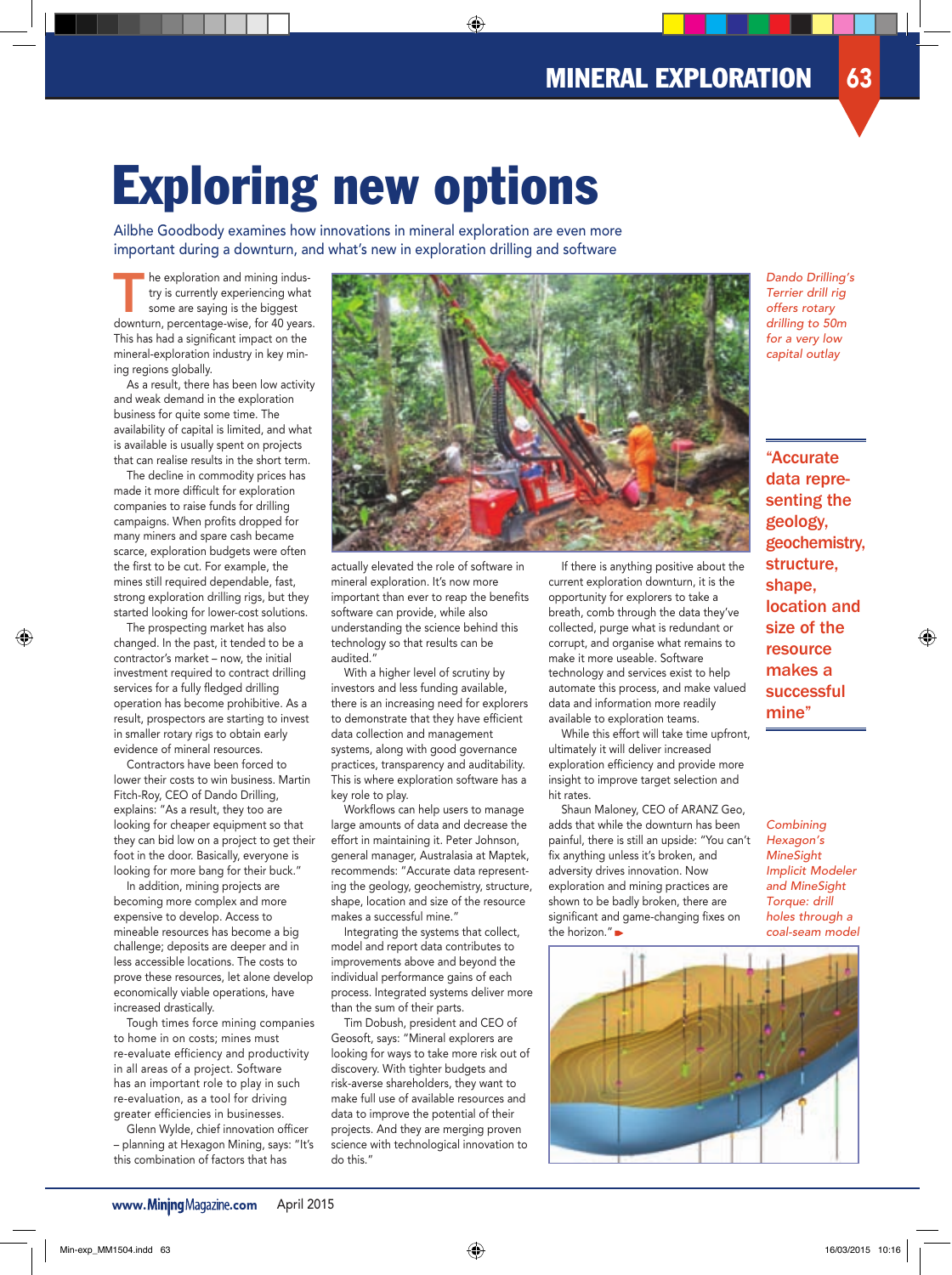# Exploration drilling

### The Sandvik DE151 diamond core drill rig

"Most

recent innovations in exploration drilling have focused on engineering rigs down to a lower price"

Most recent innovations in exploration drilling have focused on engineering rigs down to a lower price – adding value into the rig so that exploration drillers can retrieve an accurate sample for less cost.

Another constant globally nowadays is that drilling must have a low environmental impact. Sonic drilling is an ideal solution in these circumstances. Dando Drilling has recently been focusing on sonic technology in collaboration with Sonic Drill Corp.

Quentin Dulake, sales manager at Dando Drilling, notes: "Sonic drilling is very fast up to depths of around 100m, it retrieves unparalleled samples, is exceptional in difficult geologies such as mixed sand, gravel and till, and requires little or no drilling mud, so it isn't messy and helps preserve the environment."

Dando has also been developing new rigs based on the changing mineralexploration market. The company is focused on compact but fully featured rigs that are modular in design.

The first of these models was the Multitec 9000. Sitting on a small crawler unit that is only 142cm wide, this rig features 10,000kg of pullback and can take H wireline cores to more than 500m with pullback to spare if difficult drilling conditions are encountered.

Rupert Coler, rig designer at Dando Drilling, says: "The Multitec 9000 features a modular design that allows the customer unprecedented control over the specification.

"The customer can, for example, choose between Caterpillar, Kubota or John Deere engines, a number of mud and coring pumps, a hydraulically deployed mast extension that allows tripping of 6m sections of rod, an on-board rod rack and a rod loader. There is also the option for crawler,



truck- or trailer-mounted versions." The modular nature of the rig means that very quick changes can be made based on the customer's preferences. The result is a unit that can meet the needs of the drilling project on a very short lead-time and at a price that suits the budget.

Coler comments: "Probably our most exciting new rig, however, is the Multitec 4000. This is a smaller crawler-mounted rig that can take H wireline cores or drill open hole to 200m."

Like the larger Multitec 9000, it is modular by design and has a versatile rotary head capable of the full complement of drilling methods. At a fraction of the price of the bigger models, it is aimed at contractors with smaller operating budgets.

Coler says: "With 4t of pullback, and two mast sizes allowing the loading of 2m or 3m rods, an on-board rod rack, and a number of engine options including a Hatz silent-pack engine, this rig is already receiving a steady stream of orders."

Dando has one of the most powerful sonic rigs on the market using the biggest Sonicorp 50K head, and is developing a micro-sonic rig with a 50Hz sonic head on the Dando Multitec 4000 base. Dulake explains: "This is a rig on a crawler that is only 1.36m wide and a little over 2m long. It's a very exciting prospect for lowimpact, low-cost sonic drilling."

Master Drilling, meanwhile, has been focusing on automation, improving safety, working conditions and productivity. All of its diamond drills are now fitted with operator cabs, and drilling operations are monitored by cameras that can be accessed remotely. Development of automated rod handlers is well advanced and will be implemented during 2015.

Sandvik Mining also has on-going developments in its product and exploration-drilling technology. The company launched the Sandvik DE130i and DE140i at PDAC 2014, and new product launches in equipment and tooling are planned for the near future.

### R&D

Dando is continuing to develop new rigs that are smaller, lighter and even more capable than traditional models but at a lower price. This includes lightweight, or modular, rigs that can be knocked down into easily transportable sections but still have the full complement of features and power provided by the Dando range.

The company is working towards rigs that are light enough to be heli-lifted into locations; many of its customers need to be as low-impact as possible, and cutting new roads to drill sites is often impossible.

In many areas this means looking at new technology in terms of materials and components. Coler states: "For example, we are working with alloys such as aircraft-grade aluminium to reduce component weight and incorporating components such as compact high-performance, turbocharged aluminium engines to further reduce rig sizes."

Master Drilling's R&D has developed a driller application for a smartphone device to create a paperless system on the drill site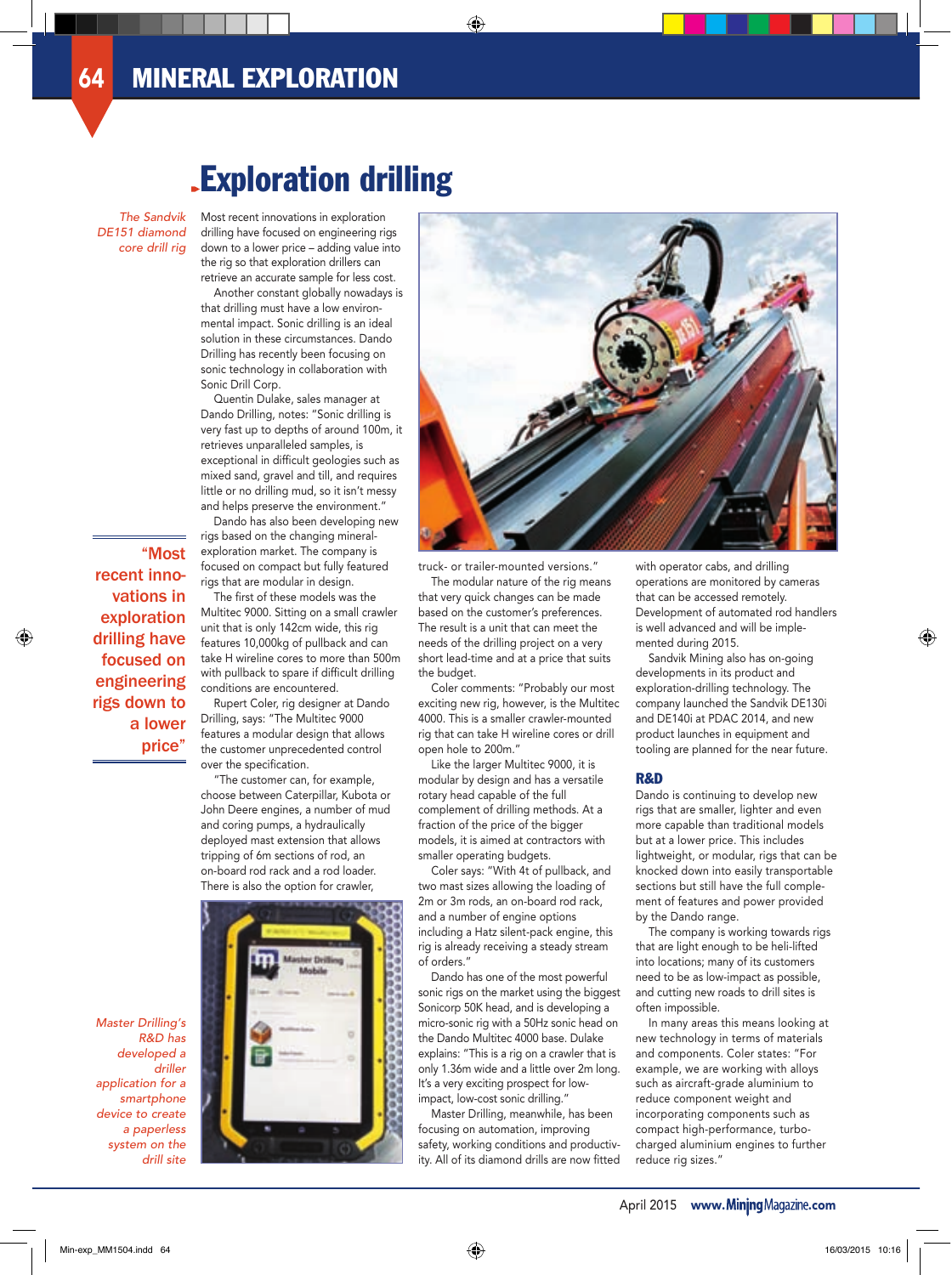Dando is also starting to incorporate flexible, expanding hydraulic tanks into its designs, which vastly reduce the weight and space usually occupied.

Master Drilling's R&D has developed a driller application for a smartphone device to create a paperless system on the drill site. This allows for immediate accurate access to drilling information, and a direct link to the quality and safety system. This aims to enhance the efficient management of safety and quality on a remote drill site.

Sandvik's main areas of research and development are currently in mechanisation and automation.

### RECENT DELIVERIES

Despite the tough times, rig manufacturers are still racking up sales.

Sandvik has just delivered a DE880 drill rig to a customer in China – this is the company's biggest exploration drill rig, which is capable of drilling both reverse circulation and core mineral samples.

The company also recently delivered a DE840 to a customer in Australia, which will drill core samples.

One of Dando's customers is using the Dando Terrier drill rig for gold exploration in West Africa. Dulake says:



"Our latest Terrier model for the mineral-exploration sector has been fitted with a hydraulic mast dump to allow angle drilling up to 45°. The Terrier sits on a tiny crawler system that is only 800mm wide so no clearing of the jungle is required."

Dando also supplied a separate crawler-mounted compressor to accompany the rig, so no water is needed. With this setup, the customer is able to drill two 50m holes a day using rotary air blast. The customer can collect chip samples, which provides the information required to start the next

stage of its wider exploration programme.

"The overall low initial outlay of the Terrier setup and low running costs compared to the high returns from a successful prospecting project are, I think, a good representation of the current exploration market," explains Dulake. "For us at Dando, business is looking very promising because we took the initiative early on and have exactly the equipment required by the current market: high-performing, reliable, low-cost rigs that provide a substantial return on investment."

Geosoft's dataservices team has worked with Cameco on the design and deployment of strategic exploration information management solutions

## Exploration software

One of the big issues facing the mineral-exploration industry right now is how to make sense of the 'big data' produced through the adoption of technology to drive meaningful decisions on operational efficiencies.

Almost US\$75 billion was spent on exploration in just five years from 2009 to 2013, according to research by SNL Metals & Mining. However, the industry has only a handful of discoveries to show for it.

Part of the problem is that most of the 'easy' deposits have been found. Those remaining lie either deep under cover or in remote or dangerous areas that are difficult and expensive to access. Yet there is another, more controllable factor: although the amount of exploration data is growing exponentially, much of that data has not been dealt with in an efficient, integrated way.

From the moment the exploration process starts to the operation of a mine, a vast amount of multidisciplinary data is gathered to use, share and interpret. Dr John McGaughey, president of Mira Geoscience, says: "The notion of 'data integration' has

become broadly accepted as essential to effective interpretation. In recent years, it has become a common theme of exploration technical conferences. However, for practical reasons, coherently managing disparate and complex data streams remains a daunting challenge."

The big emerging technologies are cloud computing, software-as-a-service and big data analytics. Wylde notes: "One major innovation that has only really appeared in the last year or so is the ability to render massive point clouds on your standard desktop or laptop. Operations have been collecting these massive datasets for years, but have had to make compromises on how much data they can display/use."

Exploration companies are adopting collaborative and multidisciplinary, real-time approaches to improve exploration effectiveness. They are maximising the value of data and technology to deepen insight, prioritise opportunities and select the best drill targets.

As a result, organisations globally are looking for far greater interoperability

between different specialist software suites rather than placing their reliance solely on more generalist packages.

It is possible that in the future, explorers will be able to choose a location anywhere in the world, access all of the exploration data ever collected there, and immediately begin to build an integrated 3-D model to guide further exploration with the intent of improving the odds of discovery.

Innovations that are helping to make this possible include: the emergence of high-performance geocomputing in the cloud; more sophisticated and faster methods for integrating and modelling large multidisciplinary data; and web-based solutions for managing and delivering exploration information.

### NEW PRODUCTS, CAPABILITIES

ARANZ Geo recently released several updates across its range of Leapfrog 3-D geological modelling software, starting with Leapfrog Geo 2.0 in July 2014. Its vein-system modelling tools utilise the dynamic implicit modelling of Leapfrog to rapidly model complex multi-vein systems.

"The notion of 'data integration' has become broadly accepted as essential to effective interpretation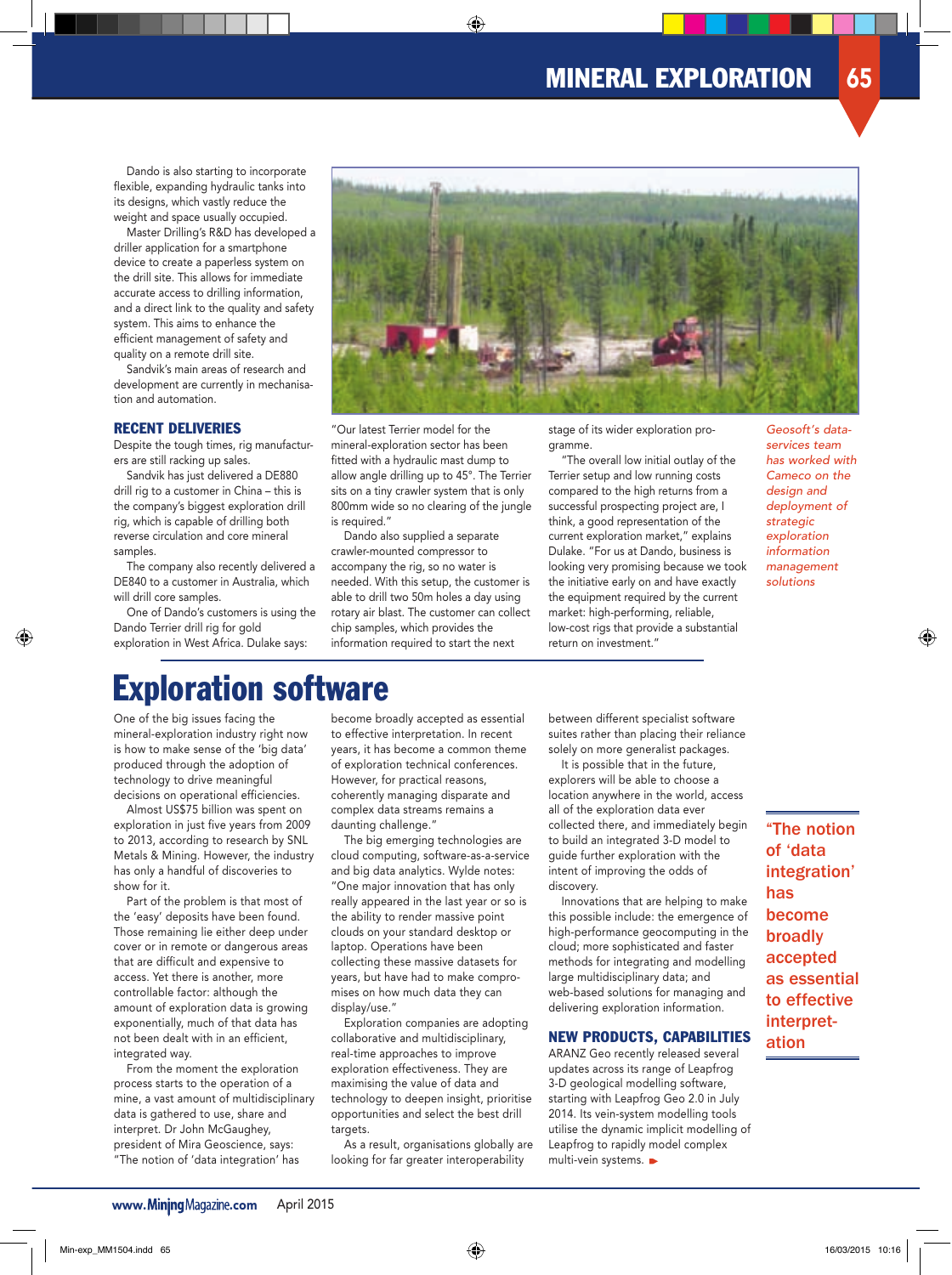





### **Mineral Prospecting Range**

**Cost effective mineral prospecting Compact, lightweight** Low impact on environment

**Multitec 4000** 



www.dando.co.uk info@dando.co.uk +44 (0)1903 731312 **UK Representative for** 

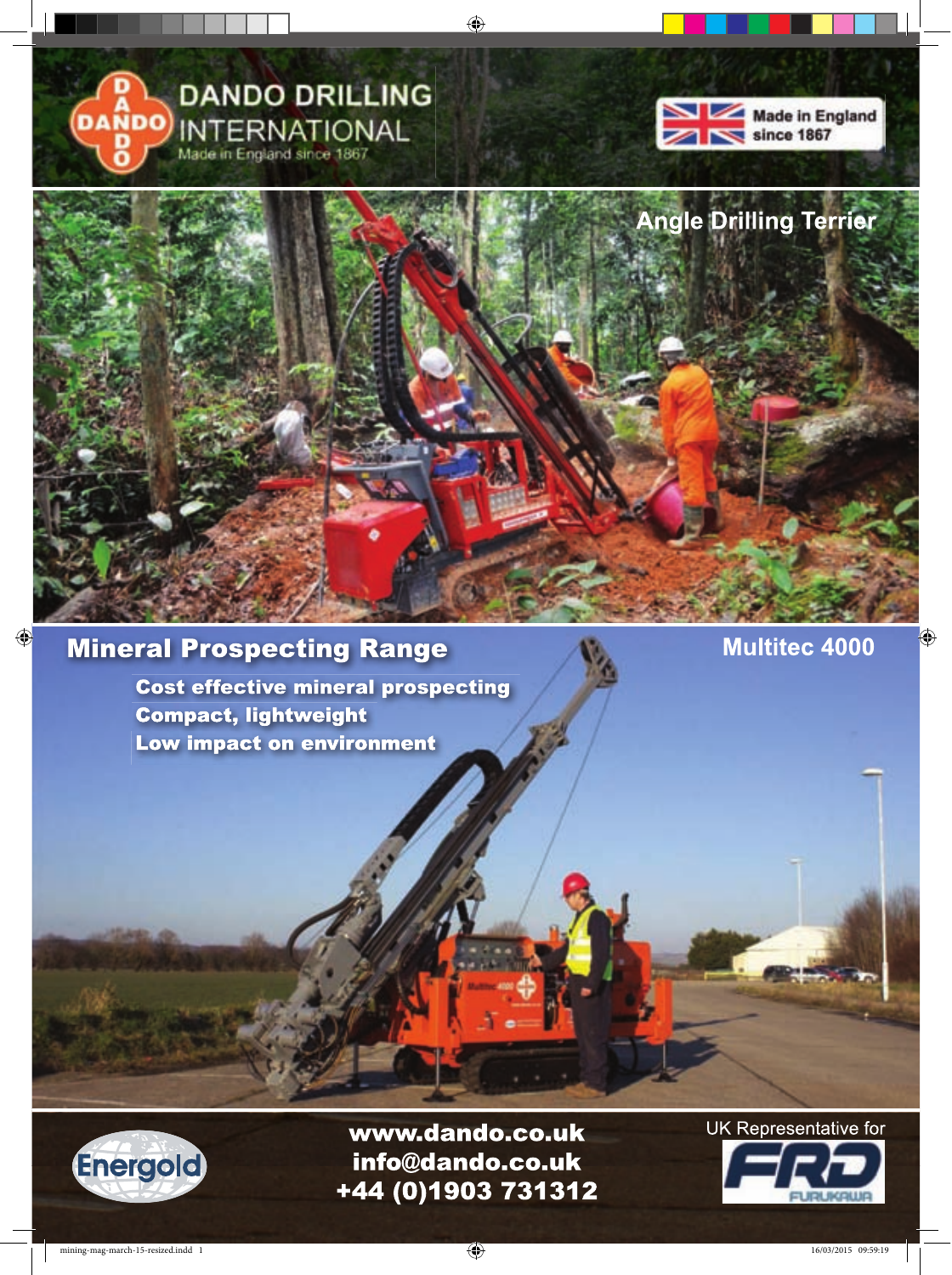

Users can model curved or folded vein systems that branch or terminate within the intuitive 'vein systems' workflow. Narrow geological units such as dykes or shear zones can also be modelled within this new workflow.

Maloney says: "Another feature that a number of our users have been impressed with is multi-core processing, which better utilises the increasing power of users' computers. These improvements can more than halve the time taken to process models."

The company states that Leapfrog Geo 2.1, released in November 2014, heralded the start of the Leapfrog Partner Programme for advanced interoperability, with leading partners including the Snowden Supervisor geostats tool, the MapInfo Discover geographic mapping and analysis application from Pitney Bowes, and the Esri ArcGIS geographic information system.

Snowden Supervisor gives Leapfrog Geo 2.1 users the ability to combine the speed and power of Leapfrog's FastRBF engine for grade interpolation.

In the past year, Datamine has released a number of new applications. Fusion Core Shed Management is a comprehensive asset-management tool that tracks the physical locations of core boxes and sample bags.

Fusion LIMS API integrates the Fusion solution with on-site and commercial analytical labs to streamline the reporting of assay results. Approved results are validated and integrated in to the database, eliminating the need for manual file import of lab certificates.

Fusion Report Manager is a new flexible QA/QC reporting solution to gain an in-depth understanding of variance and uncertainty in a deposit, as well as the performance of analytical labs. Using Report Manager, users can monitor the precision, accuracy and contamination of all drill-hole and point-sampling data.

Fusion Hosted is a secure cloudbased solution that offloads the work of database administration and reduces the costs of on-premises IT infrastructure. David Kerr, solutions manager – exploration at Datamine, says: "This service enables users to focus fully on drilling and sampling programmes, rather than time-consuming and expensive IT-system administration."

Hexagon's MineSight has recently added a streamlined workflow for seam support to MineSight Torque, which now includes more data types available for import, whether it's a downhole sample or a point sample.

Torque manages drill hole, blasthole and other sample data in a Microsoft SQL Server database. The data is fully

### Project focus: Geosoft

Geosoft's software has been used at a number of recent mineral-exploration projects. For example, Colorado Resources' North ROK property in British Columbia, Canada, used the Geosoft platform to integrate data and build knowledge: from creating maps and simple survey grids in the early stages, to analysing geochemistry and building geophysical models as the project advanced, to finally preparing the resource wireframes.

More than 80% of the data analysis was done using Geosoft Oasis montaj and Target 3-D geology programs.

Coastal Gold's Hope Brook project is a former gold mine in Newfoundland, Canada. Several explorers have investigated the land around the mine, but exploiting the mineralisation that they have focused on would be uneconomic at current gold prices.

However, Coastal Gold has improved the project's potential by integrating geophysical, lithogeochemical and geological data in a 3-D model to provide a new perspective.

integrated with other MineSight products for coding, spearing, compositing, interpolation, statistics and display.

Version 4 of the product, released in January, includes support in MineSight 3D for viewing, MineSight Data Analyst for statistics, and MineSight Basis for model interpolation.

Point samples can be individual standalone points (such as soil or geochemical samples), grouped into point sets, or can be points located within a drill hole (such as a fault intercept).

"We've made numerous improvements to MineSight's coal-modelling capabilities," comments Wylde. "For block models, MineSight is the only software package that can model unlimited seams in one project. With greater spatial precision, Sub-Blocking enhances MineSight's underground solution and makes modelling even the narrowest coal seams both quick and simple."

True thickness logic has been added to MineSight Implicit Modeler, which can now model complex veins directly from drill-hole data in minutes.

In May 2014, MineSight Dynamic Unfolding was introduced to further tackle the challenges presented by complex geology. Wylde says: "This is unique technology - no one else offers

The data integration successfully highlighted a higher-grade area that could provide an acceptable rate of return. Coastal used Geosoft Target for ArcGIS to integrate and visualise the multidisciplinary data. The drill targets were identified by a 3-D inversion of resistivity and electromagnetic data imported into Geosoft Oasis montaj.

In addition, Cameco has just launched its Geospatial Envision Technology & Information Transfer (GET-IT) system, a web interface for exploration and land-management data, in Australia. The North American launch will take place in April.

As a key component of GET-IT, Geosoft's DAP server stores the company's geophysical data consisting of 650 surveys ranging from seismic to airborne EM.

Cameco also makes extensive use of Geosoft exploration applications for data interpretation, presentation and modelling, including Target for 3-D geology and VOXI Earth Modelling for geophysical inversion.

A complex vein system visualised in ARANZ Geo's Leapfrog 2.0

The big emerging technologies are cloud computing, software-asa-service and bigdata analytics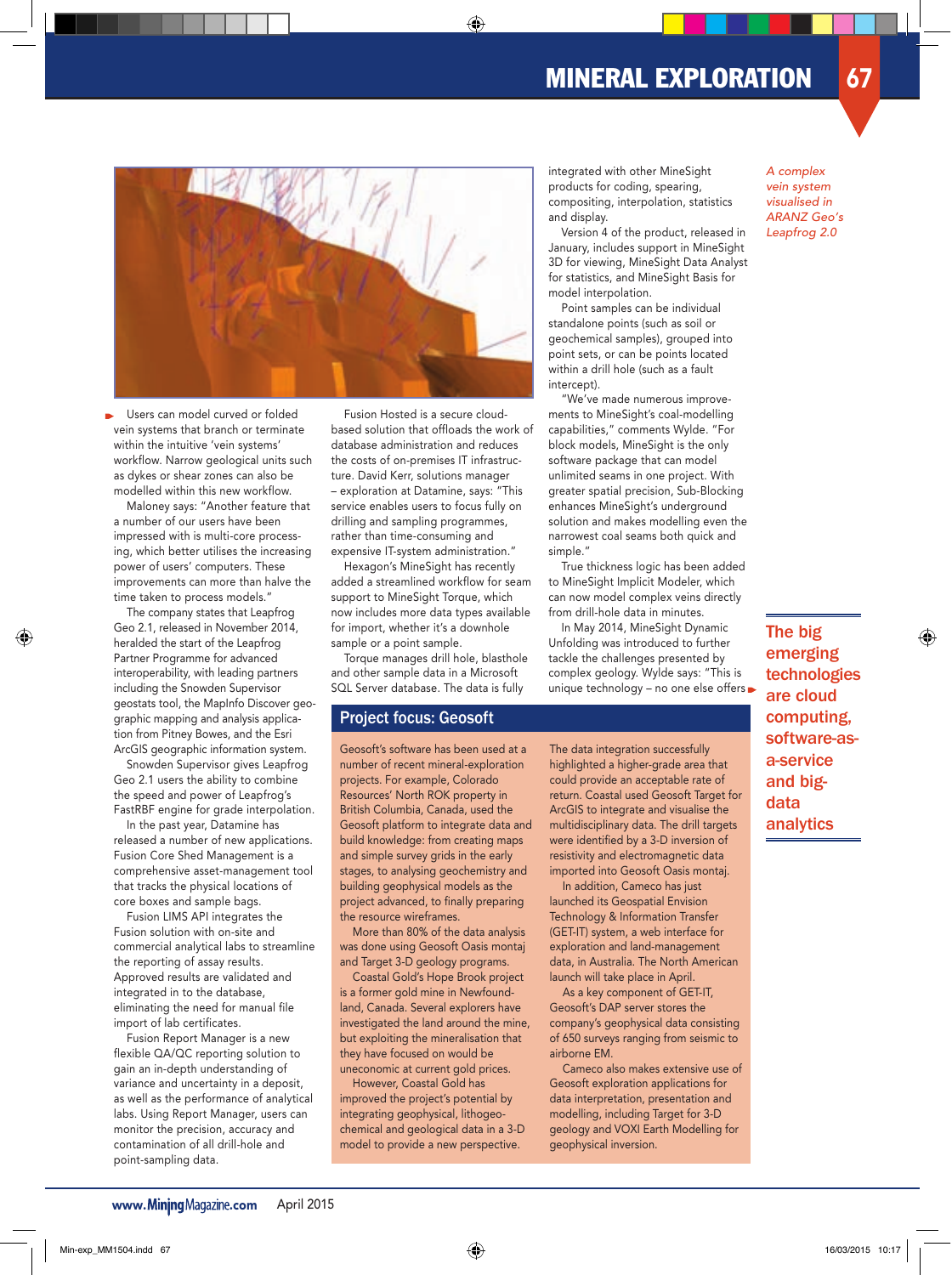Geoscience's GOCAD Mining Suite is for advanced integrated modelling

"Organisations are looking for far greater interoperability between different specialist software suites rather than placing their reliance solely on more generalist packages"

 $Mira \rightarrow a$  product like this. As the industry explores and mines more complex deposits, MineSight software grows to accommodate that complexity."

> The Relative Surface Interpolator, released last year, allows for the creation of dilution shells and intermediate surfaces. Wylde adds: "Combined with the MineSight Implicit Modeler, Dynamic Unfolding caps rapid solid and surface building with interpolation representative of grade trends in a fold. Geologists can move from raw drill-hole data to a fully interpolated model quicker than ever before."

Maptek's Vulcan 9.1, released in October 2014, connects geological modelling to mine design, planning and scheduling.

Vulcan Implicit Modeller handles complex geological settings, modelling faulted geometries and combinations of geological database elements. Modelling parameters can be fine-tuned in real time. Implicit modelling can be automated via scripts so that designs update when changes occur in drill-hole data. Johnson says: "'What if' scenarios can be previewed prior to building a robust resource model, which can be relied on during design and planning."

Exploring in 3-D has been a primary focus for Geosoft, with significant advances in geological modelling and continued development of its cloud-powered VOXI environment for geophysical 3-D inversion and forward modelling. Most recently, it has added geosurface handling utilities.

Since the release of VOXI Earth Modelling, Geosoft has continued to improve its Magnetization Vector Inversion (MVI) and Iterative Reweighting Inversion Focusing techniques for increasing geophysical model accuracy. The most recent addition is support of electromagnetic (EM) data.

Geosoft currently provides data support across a range of products including acQuire, Micromine, MineSight, Surpac and programs from Datamine. Over the past year it has

### Project focus: Geovariances

Isatis has been used in a number of recent projects, including the estimation of recoverable resources using local uniform conditioning at an Eramet project in South Africa, and the estimation of global manganese resources located on ore deposits characterised by problematic geometries for Comilog.



supported Maxwell DataShed, and will be expanding its third-party support to include Vulcan formats.

With recent releases, Geosoft has enriched geology analysis capabilities in its Target for ArcGIS by including interactive drill-hole planning, drill-hole intersection of 3-D surfaces and improved wireframing.

Over the past few years, Geosoft's data-services team has worked with companies such as Cameco and Hudbay on the design and deployment of strategic exploration informationmanagement solutions.

Geosoft has expanded its data services to assist with the analysis, organisation and digitisation of large historical data collections. It uses automated toolsets to scan large volumes of exploration data held within a company's network, and identify highvalue data so that it can be placed into managed data repositories.

Geosoft has also strengthened its integration services with Esri, providing the ability to create ArcGIS Image Services to stream data to end users from its Geosoft DAP Server.

The latest version of Geovariances' geostatistical software solution Isatis

offers a new application called Simulation Reduction. The objective of this is to evaluate projects using a representative subset of simulations. From hundreds of simulated realisations, the application extracts a given set of them that best capture the different scenarios for further convenient post-processing.

It can be implemented to characterise the risk attached to a project due to the uncertainty on the resource for open-pit optimisation and mine scheduling, evaluation of projects when taking financial and technical uncertainties into account, and mine optimisation for a portfolio of deposits.

Simulation Reduction has been applied at SLN's Tiébaghi orebody in New Caledonia. Five sets of simulated recoverable grades have been picked up by the procedure, from which SLN has derived five pit designs.

Mira Geoscience's software development has focused on its Geoscience INTEGRATOR for data management, GOCAD Mining Suite for advanced integrated modelling, and Geoscience ANALYST for decision making and communication. Mira Geoscience also contributes to the development and



Measurement while drilling (MWD) data in Maptek Eureka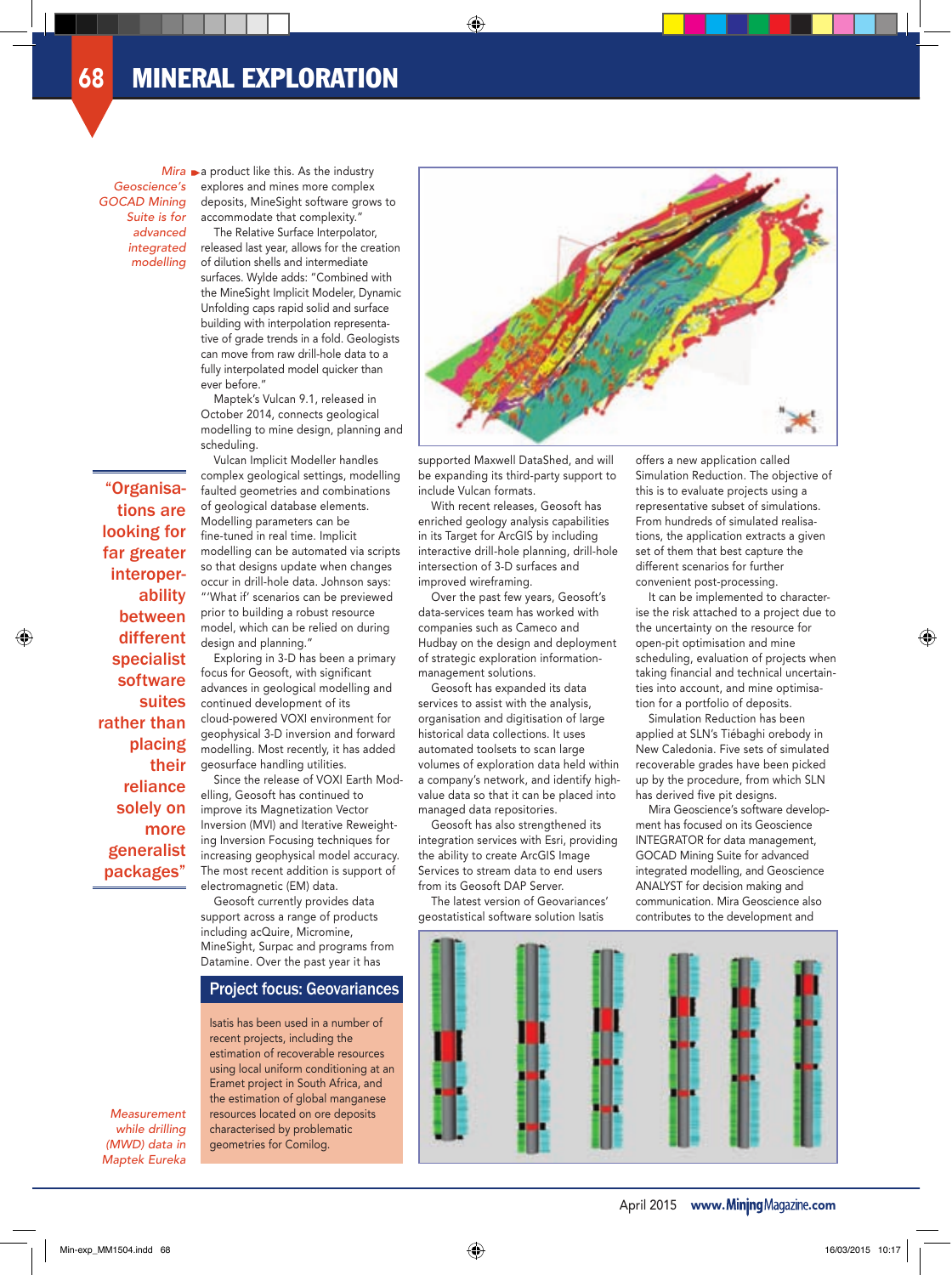commercialisation of UBC-GIF and Fullagar Geophysics VP Suite. Additional research in predictive modelling and data integration is ongoing.

Mira Geoscience is utilising its experience in developing integrated geotechnical data management systems for underground mines (for example, Rio Tinto's 'CaveCad' system) to address the management of integrated exploration data. It is extending its proprietary Geoscience INTEGRATOR data-management system so that drill-hole data can be managed seamlessly alongside all types of geological, geophysical and geochemical exploration project data.

In June 2014, Paradigm renewed its long-term agreement with Mira Geoscience for the delivery of Paradigm SKUA-GOCAD modelling software to the global mining industry. Mira Geoscience is now working on the upcoming release of version 14.

In partnership with HyperCube Research, Mira Geoscience has researched and is now offering to the mining industry a predictive-analytics approach to the exploration targeting problem.

McGaughey explains: "The method provides a series of robust rules describing the relationship between input exploration data variables and mineral occurrences. The rules discovered are typically of much greater utility than statistical trend observations. These methods have the potential to improve discovery rates when applied as part of a carefully planned and systematic process of modelling, interpretation and target generation."

AMIRA Project P1022, 'Rapid Approximate Inversion of TEM Data', completed its work in 2014 with a breakthrough in 3-D TEM inversion. The research was conducted by Fullagar Geophysics and CODES (University of Tasmania), sponsored by AngloGold Ashanti, Gold Fields, Rio Tinto and Mira Geoscience. The new inversion algorithm, VPem3D, offers both speed and practicality. It is suitable for airborne, downhole and ground dB/dt or B-field data.

VPem3D was released commercially by Mira Geoscience in March.

UBC-GIF recently released a substantial upgrade of its GRAV3D, MAG3D, DCIP3D and DCIP2D forward modelling and inversion programs. Enhancements allow users to save time and run efficiently on large-scale problems with multi-processor capability. The new versions provide



increased capability to incorporate geologic information via a multicomponent regularisation function, the reference model, petrophysical constraints, and use of active and inactive cells.

### UPCOMING RELEASES

ARANZ Geo has two major software releases planned for 2015; one in April and the other later in the year. Maloney comments: "The forthcoming release contains a range of features that improve Leapfrog's compatibility with mine design and scheduling packages, as well as improvements around our core implicit interpolation tools."

The second release will focus on more control and flexibility for the Leapfrog geological modeller, especially in stratigraphic settings. ARANZ Geo will also expand its users' ability to take advantage of the wide range of data available in the modern resource industry.

Datamine is focusing its R&D efforts on the needs of technical-services professionals. Its solutions are delivered using the Fusion Database platform, Studio desktop application environment and Summit cloud technology. Kerr says: "Fusion drill-hole

### Project focus: Hexagon

Several companies use Hexagon MineSight software for mineral exploration; most of them use MineSight Torque for their drill-hole databases, and associated MineSight tools to view the drill holes, create solids and obtain resources.

Some of the copper-exploration projects using MineSight software include Grupo Mexico's sites in

databases can be viewed directly in Studio, and the 2015 releases of Studio products will connect directly with Summit for storage, sharing and viewing of technical data."

In the exploration field, the company has four releases planned for 2015. These include Fusion 8, which is available from April.

In addition, StudioEM is a new entry-level resource modelling product that will be available in April. Its features include:

- Connectivity with drill-hole databases;
- Logs, plots and sections;
- Exploration statistics;
- Orebody block modelling; and
- Wireframe modelling.

Datamine's Summit Web Reporting tool, which is slated for release in mid-2015, is designed to enable organisations to transform their geological data into useful information, and deliver it in an actionable format to a distributed group of users.

Fusion Desktop Reporting features enhancements to the desktop reporting tools, providing users complete control over data querying, filtering, input parameters, report authoring and scheduling. It will be available in late  $\blacktriangleright$ 

Mexico, Glencore in Australia and Compania de Exploraciones Orion in Peru. MineSight software is also being used at gold-exploration projects including Timmins Gold Corp's exploration at the San Francisco project in Mexico and Vista Gold's projects in the US and Mexico, along with OK Tedi's copper and gold exploration project in Australia.

Geovariances has just introduced Minestis to the worldwide miningexploration market